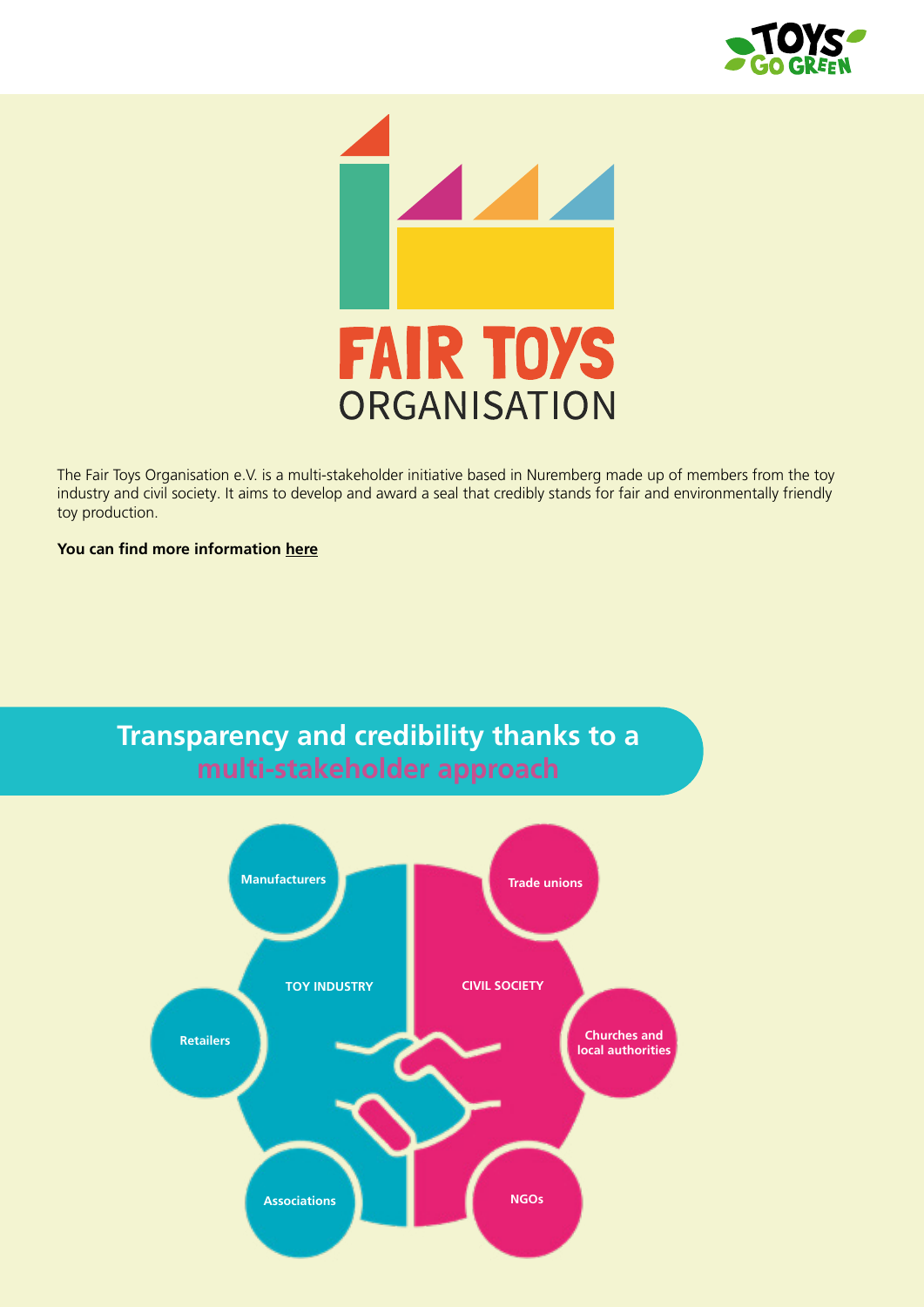

# **From onboarding to the seal: The FTO process**



## **Corporate responsibility criteria: The FTO Code**